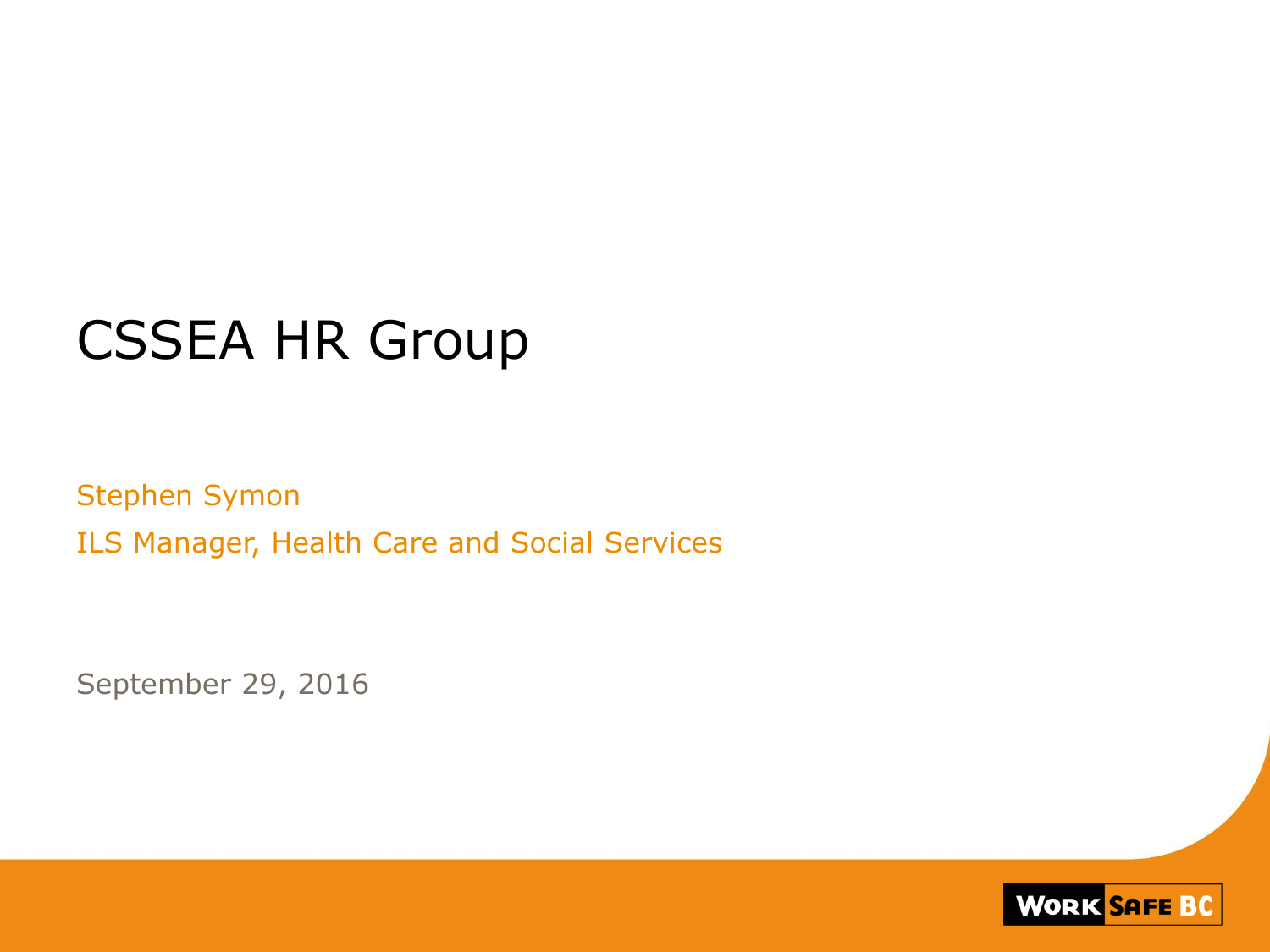# Quick facts

### Prevention

- Occupational health and safety regulator and inspectorate
- Education & Consultation
- $500,000+$ workplaces
- $\sim 40,000$ inspections
- $\cdot$  ~140 investigations
- $\cdot \sim 60,000$  safety orders
- 400+ penalties

## Claims

- 146,000 workplace injuries reported
- Income replacement benefits
- Clinical, return to work, and emotional support
- Long term pensions
- Exempt from the Canada Health Act

#### **Insurance**

- Sole insurer of workers' compensation in British Columbia
- Employer funded
- 225,000+ registered employers
- $\cdot \sim$  2.2 million workers covered
- Premium rates set annually
- Annual premiums around \$1.4 billion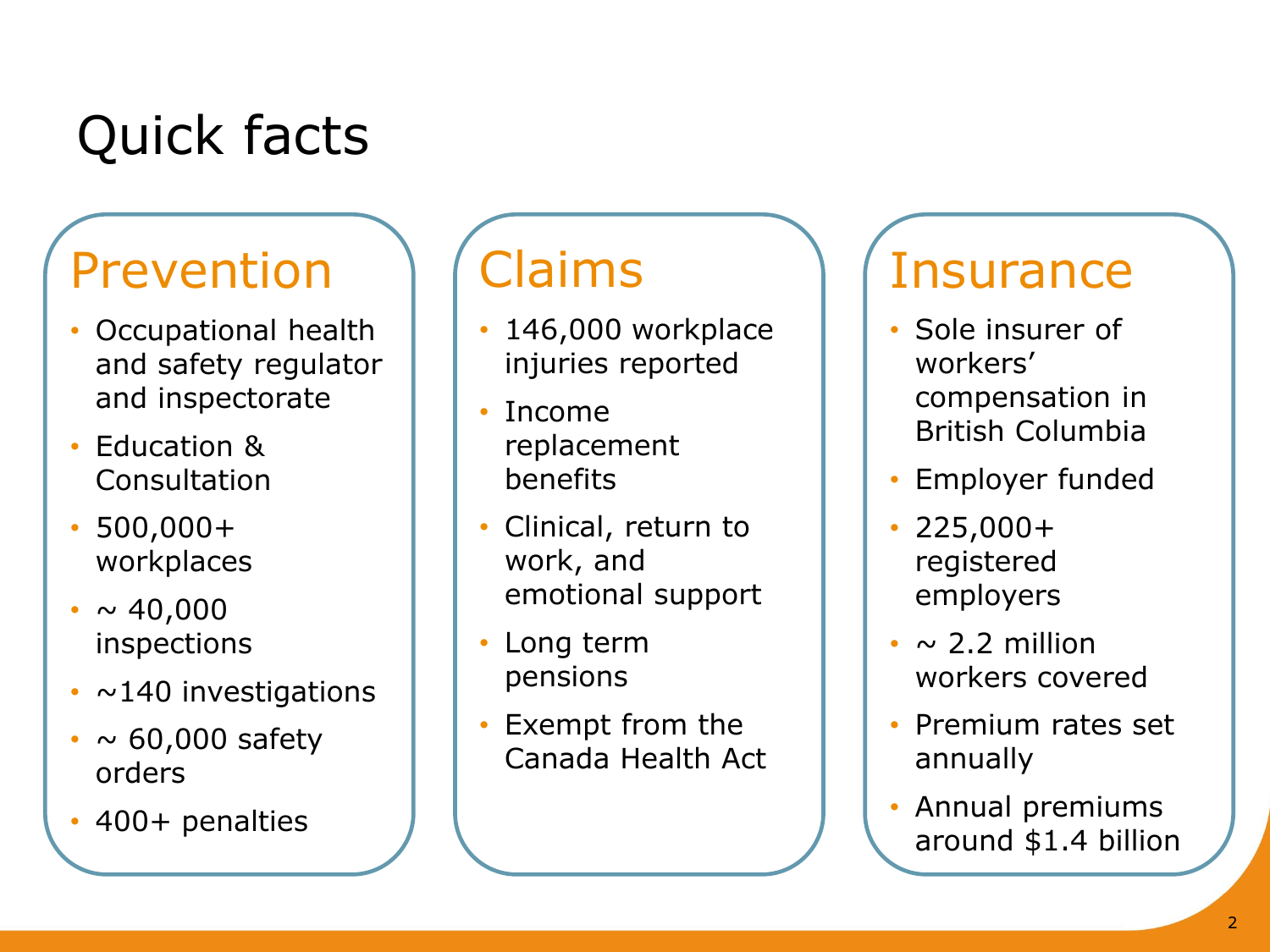## Health Care & Social Services - 2015

- 8,710 time loss claims
	- **▶ 72% strains & sprains**
	- $\geq 12\%$  claims due to patient violence/aggression
- 51 days average duration
- 351,894 days lost
- \$83.9 million claims costs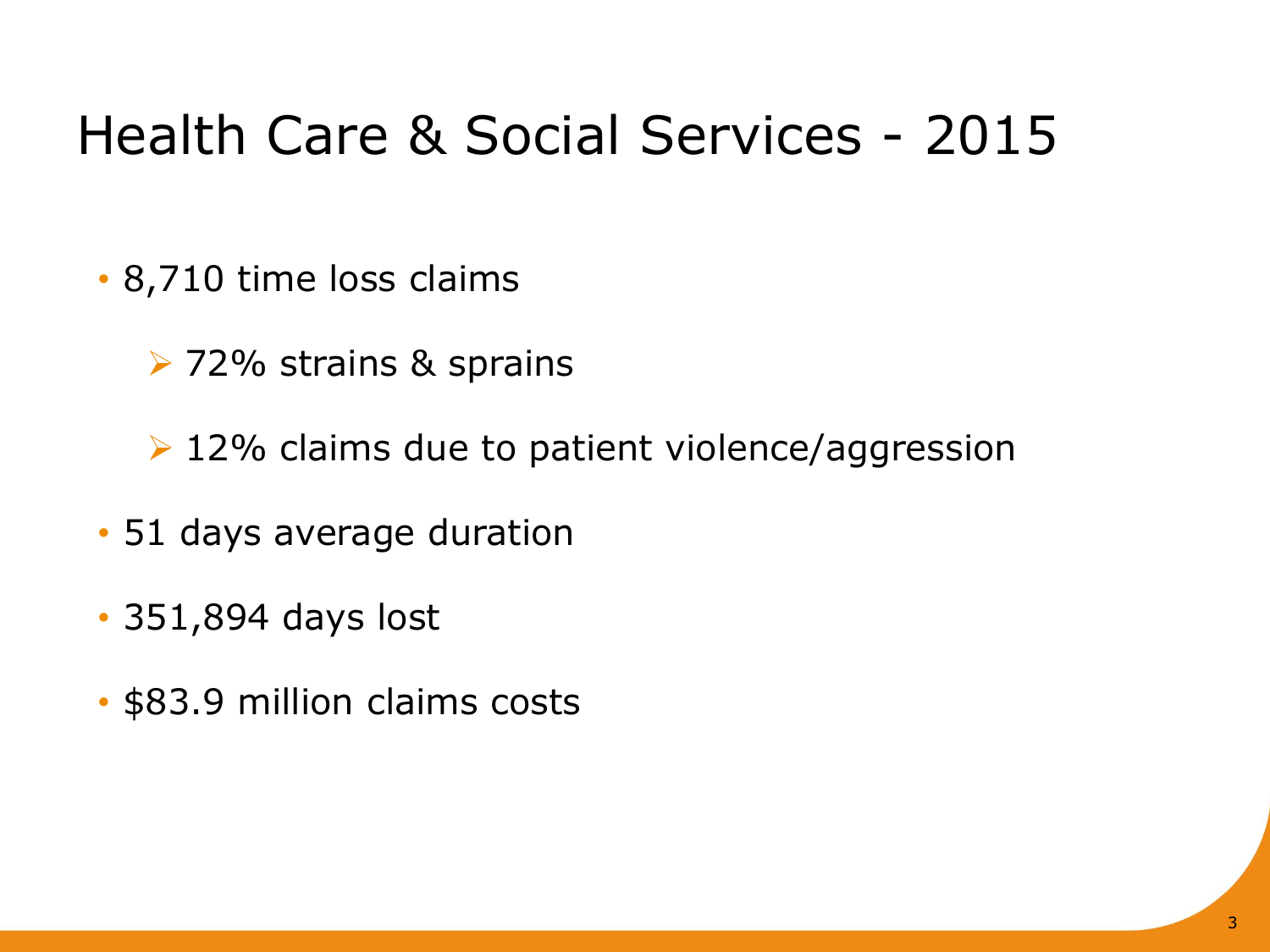## Injury rate – HC/SS vs. All BC

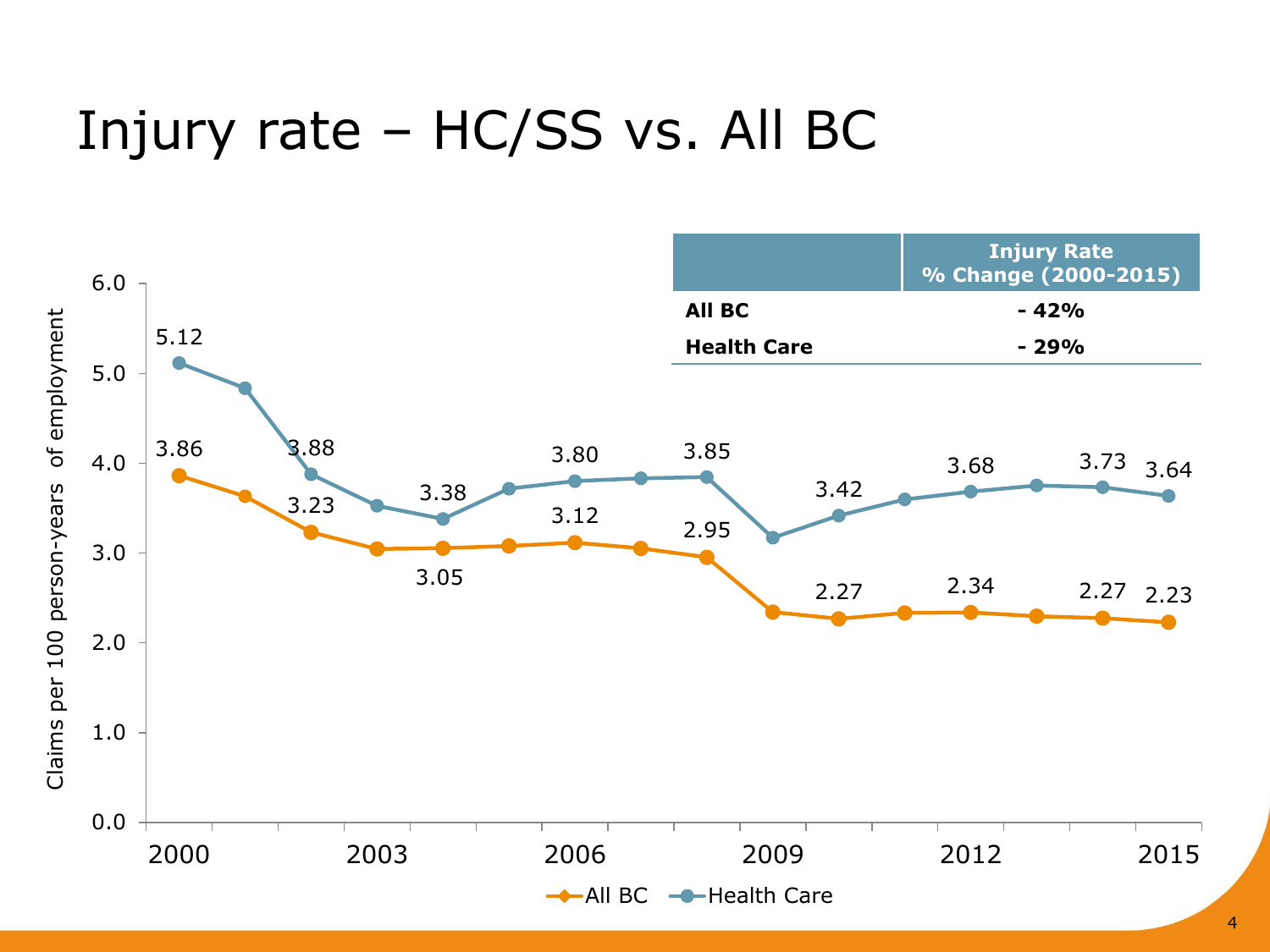### Duration – HC/SS vs. All BC

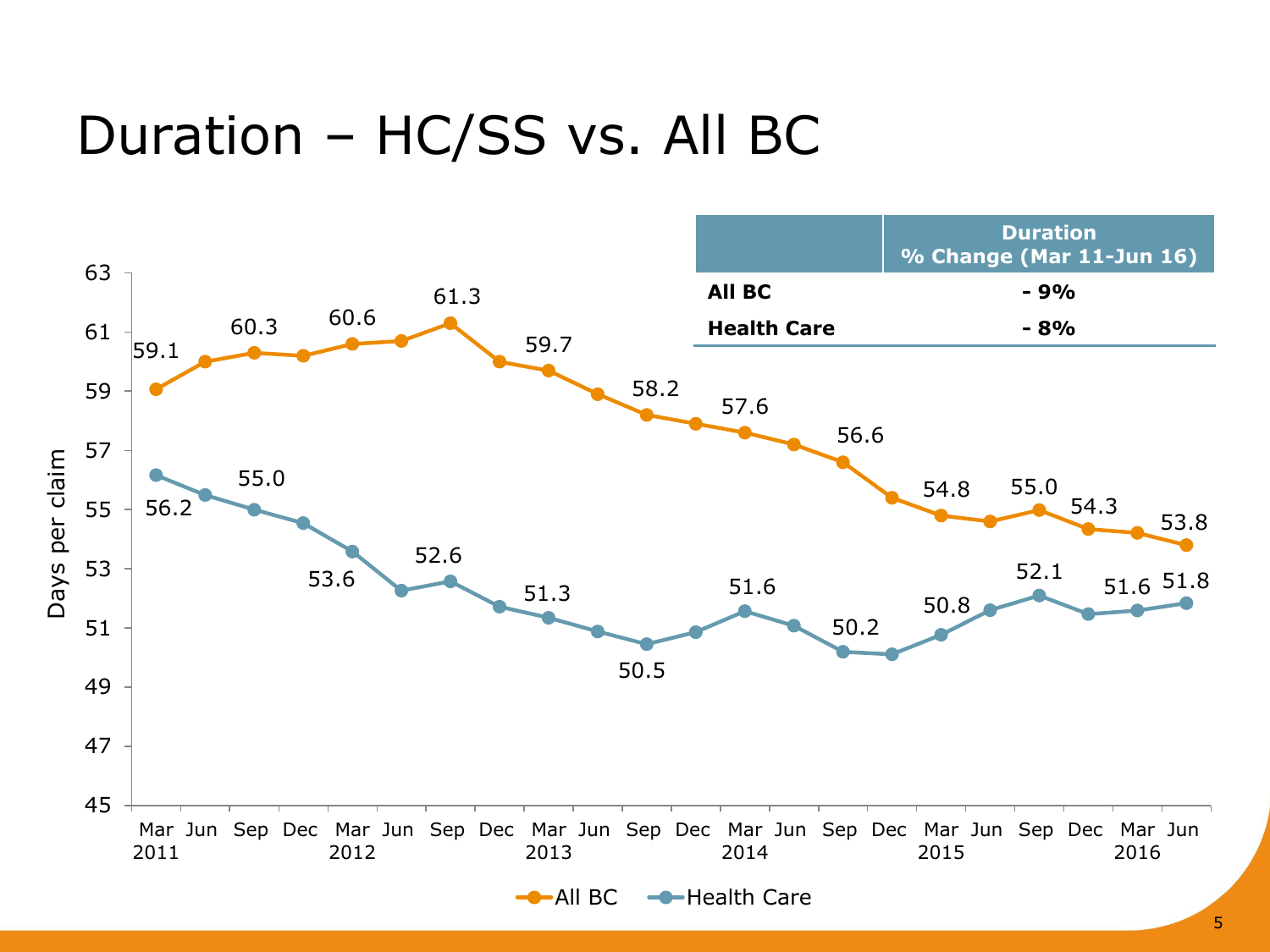# 2015 Injury Rates

| <b>Industry</b>                                   | <b>Injury Rate</b> |  |
|---------------------------------------------------|--------------------|--|
| Acute care                                        | 3.9                |  |
| Long term care                                    | 8.9                |  |
| <b>Community Health Support</b>                   | 4.4                |  |
| Counseling / Social Services                      | 1.8                |  |
| Life and Job Skills                               | 2.9                |  |
| <b>Residential Social Services</b>                | 4.5                |  |
| <b>Short Term Care</b>                            | 3.3                |  |
| <b>Healthcare &amp; Social Services Subsector</b> | 3.6                |  |
| <b>All BC</b>                                     | 2.2                |  |
| Construction                                      | 4.1                |  |
| Manufacturing                                     | 3.1                |  |
| Forestry                                          | 4.8                |  |
| Oil and Gas                                       | 1.2                |  |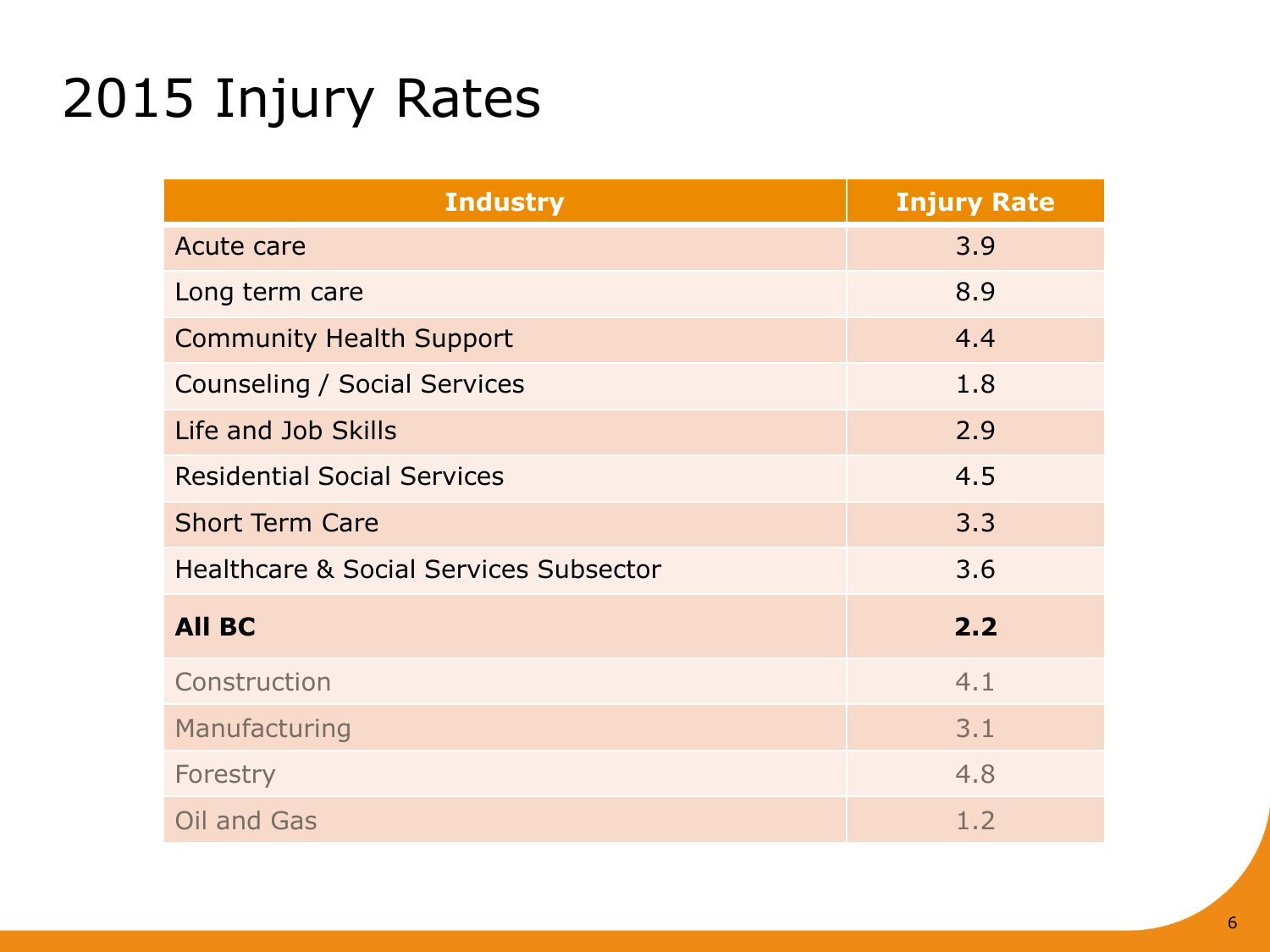# High Risk Strategy

#### **Health Care Social Services**



**Industry** engagement and targeted inspections focused on violence prevention

- The Health Care / Social Services High Risk Strategy focuses WorkSafeBC resources on identified high risk work practices within the health care and social services subsector. Three focus areas are:
	- Preventing acts of violence toward HC/SS workers
	- Prevention of musculoskeletal injuries
	- Employer Internal Responsibility Systems
- The 4 primary CU for the HC/SS HRS are:
	- Acute Care
	- Long Term Care
	- Community Health Support Services
	- Residential Social Services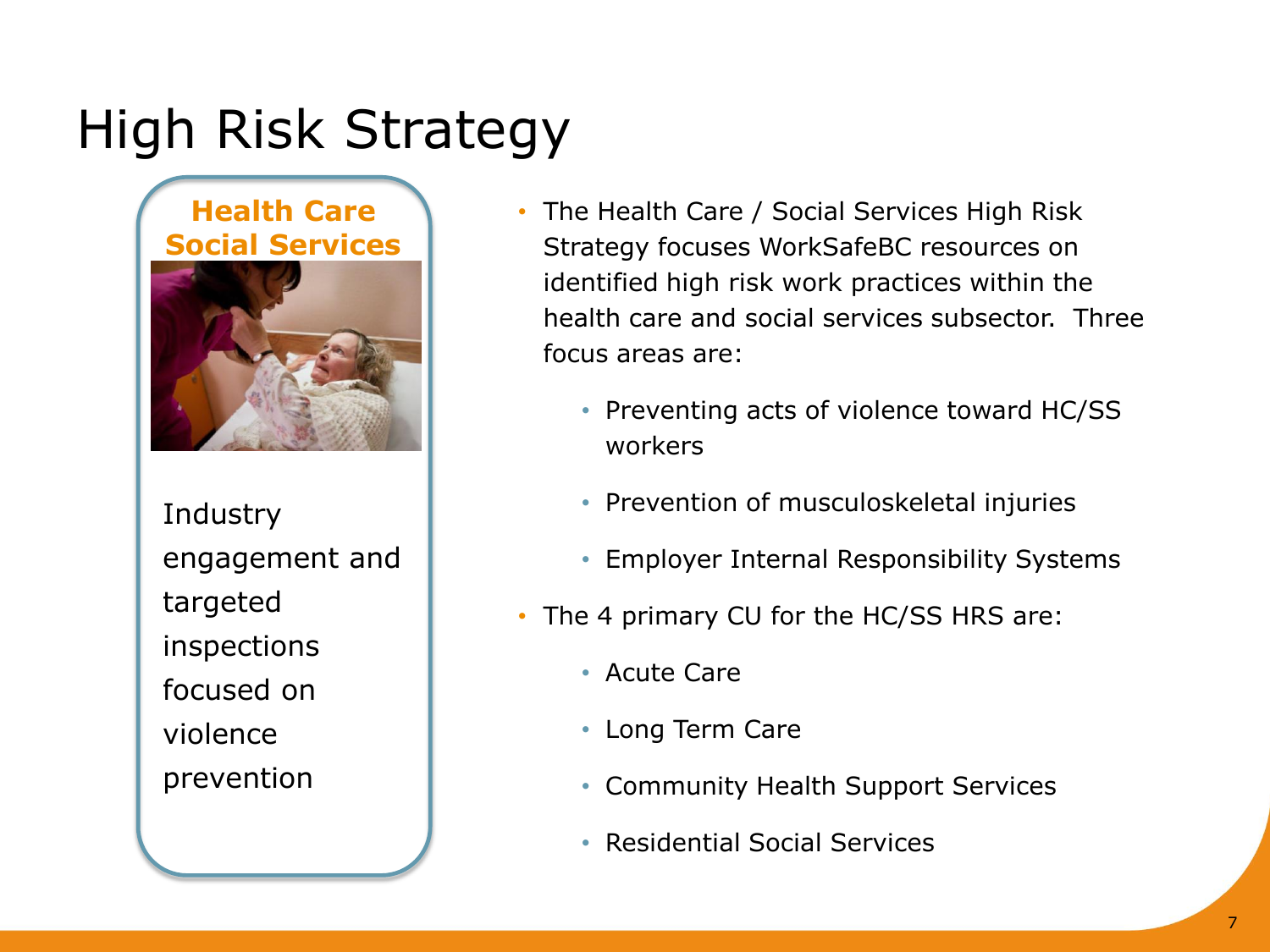# Violence in Health Care & Social Services

- From 2011 to 2015, there were 5,280 injuries due to acts of violence or force resulting in time-loss claims in Health Care and Social Services
- Of these 5,280 time-loss claims, 218 were serious injuries
- Over the past 5 year time loss claims due to workplace violence in the health care and social services sector represent 63% of all violence related time loss claims in BC
- The volume of workplace violence claims in the health care and social services sector has increased approximately 68% over the past 10 years
- Workers in occupations that provide direct patient/client care (health care assistants, registered nurses, licensed practical nurses, and community social workers) are at greatest risk of injury due to workplace violence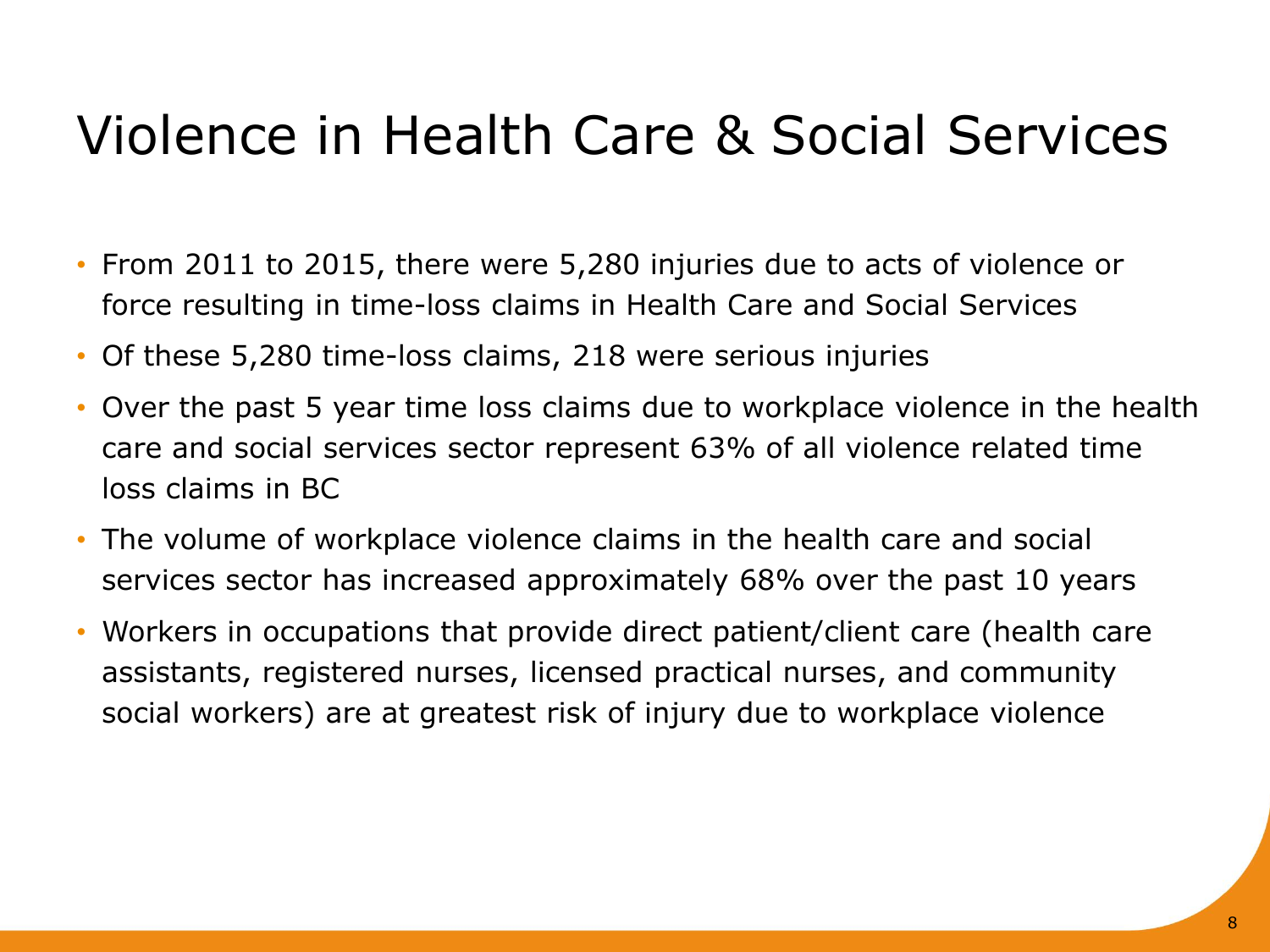## Acts of Violence, Force in Health Care & Social Services Subsector